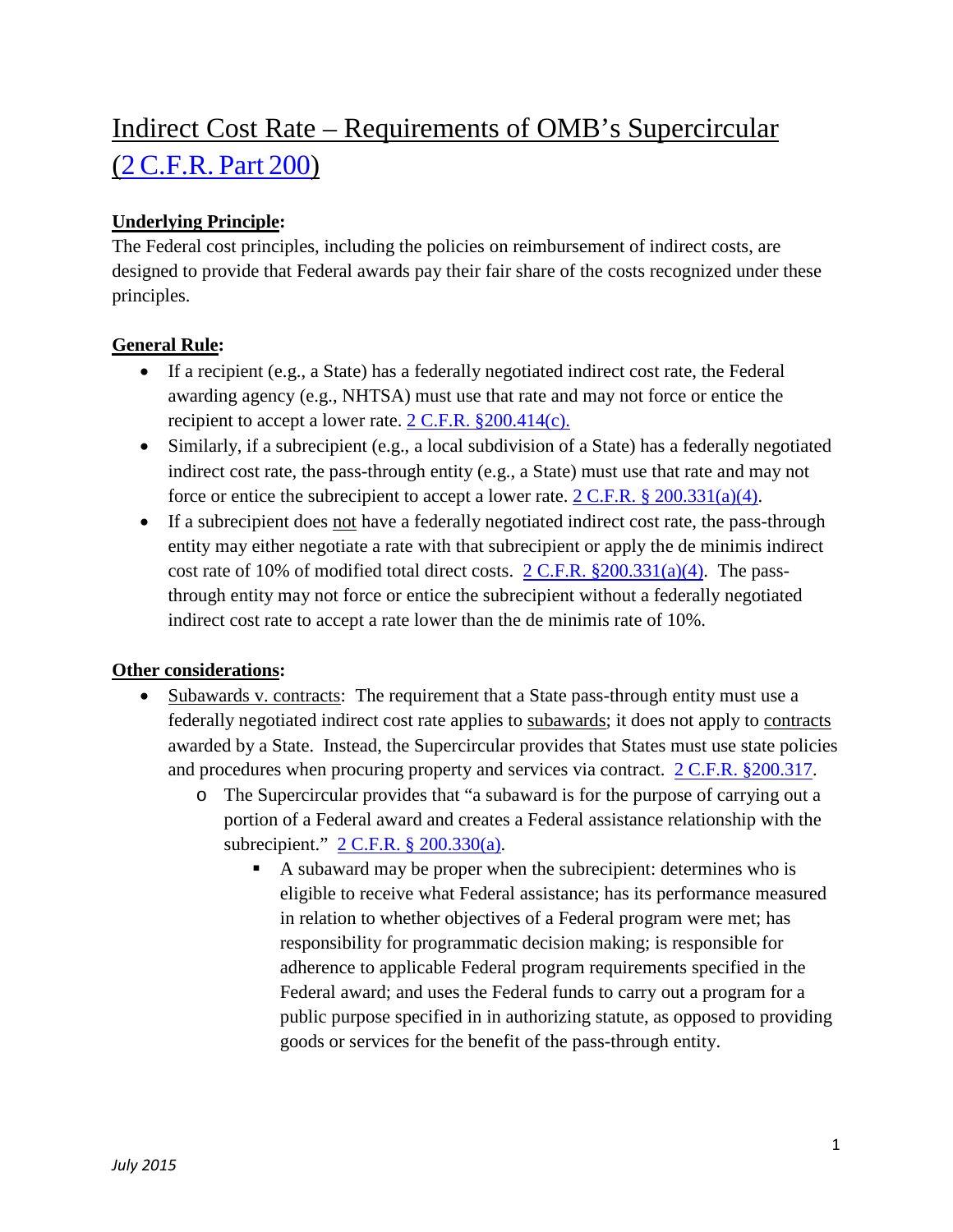- o The Supercircular provides that "a contract is for the purpose of obtaining goods and services for the non-Federal entity's own use and creates a procurement relationship with the contractor."  $2 \text{ C.F.R. }$  \$200.330(b).
	- A contract may be the proper instrument when the contractor: provides the goods and services within normal business operations; provides similar goods or services to many different purchasers; normally operates in a competitive environment; provides goods or services that are ancillary to the operation of the Federal program; and is not subject to compliance requirements of the Federal program as a result of the agreement, though similar requirements may apply for other reasons.
- Types of indirect cost rates: Most universities have multiple indirect cost rates depending on the location and type of work performed. Off-campus research tends to have a lower indirect cost rate than on-campus research or training.

# **Questions & Answers:**

## **Charging Indirect Costs**

- **Q-1**: If an agency submits an application with no indirect cost rate even though it has a federally negotiated indirect cost rate, does the pass-through entity still have to use the federally negotiated indirect cost rate? What if a subrecipient requests less than its federally negotiated indirect cost rate?
- **A-1**: A subrecipient (or recipient) may voluntarily opt to request a lower or no indirect cost rate, even if it has a federally negotiated indirect cost rate. However, this choice must be completely voluntary and may not be the result of communication with the State passthrough entity.
- **Q-2**: Is it acceptable for a pass-through entity to require a subrecipient to accept a rate lower than the federally negotiated indirect cost rate?
- **A-2**: If the subrecipient already has a negotiated indirect cost rate with the federal government, the negotiated rate must be used. The pass-through entity may not request or require the subrecipient to offer a lower or zero indirect cost rate when there is a federally negotiated rate. Unallowable coercion includes a scenario where a subrecipient submits a proposal/application including its federally negotiated indirect cost rate and later lowers the rate after discussions with the pass-through entity.

### **Use of Contract v. Subaward**

**Q-3**: How do I determine whether to use a contract or a subaward?